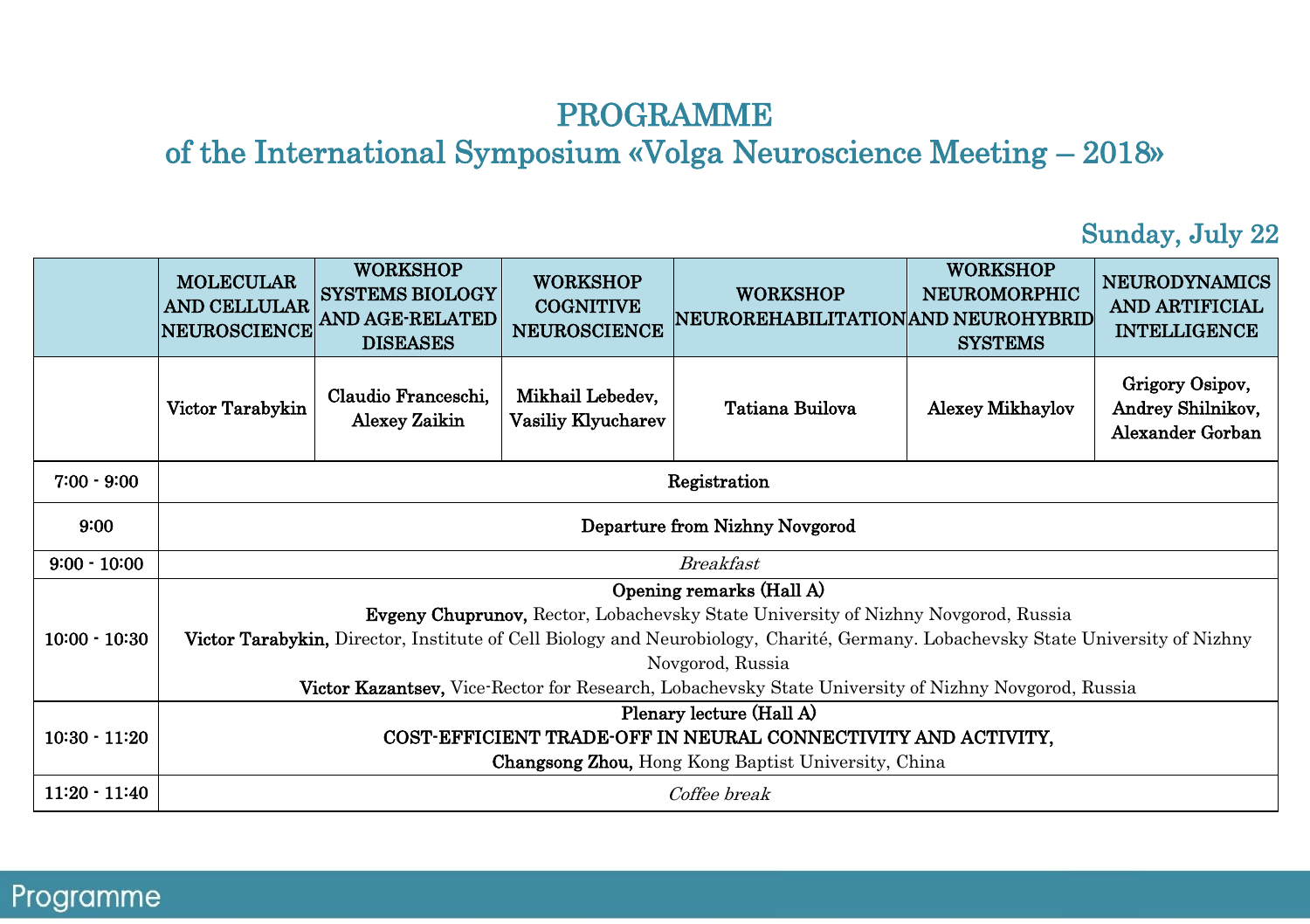| $11:40 - 13:20$ | Plenary lecture (Hall A)<br>20 THINGS YOU DIDN'T KNOW ABOUT MEMRISTORS.<br>Leon Chua, University of California, Berkeley, USA       |                                                                                                                                                                               |                                                                                                                          |  |  |
|-----------------|-------------------------------------------------------------------------------------------------------------------------------------|-------------------------------------------------------------------------------------------------------------------------------------------------------------------------------|--------------------------------------------------------------------------------------------------------------------------|--|--|
| $13:30 - 14:30$ |                                                                                                                                     | Lunch                                                                                                                                                                         |                                                                                                                          |  |  |
| $15:00 - 17:00$ |                                                                                                                                     | Makaryevo. Excursion                                                                                                                                                          |                                                                                                                          |  |  |
| $17:10 - 17:40$ | <b>SECTION MOLECULAR AND</b><br>CELLULAR NEUROSCIENCE (Hall A)<br>Symposium 1 Stem cells and progenitors<br>Chair: Victor Tarabykin | <b>WORKSHOP</b><br>NEUROREHABILITATION (Hall B)                                                                                                                               | SECTION NEURODYNAMICS AND ARTIFICIAL<br><b>INTELLIGENCE (Hall C)</b><br>Chair: Eckehard Schoell                          |  |  |
|                 | STEM CELL HETEROGENEITY IN THE<br><b>ADULT BRAIN.</b><br>François Guillemot, The Francis Crick<br>Institute, UK                     | EPTRI - EUROPEAN PAEDIATRIC<br><b>TRANSLATIONAL RESEARCH</b><br><b>INFRASTRUCTURE.</b><br>Donato Bonifazi, Consorzio per<br>Valutazioni Biologiche e Farmacologiche,<br>Italy | UNIFIED NEURAL NETWORK APPROACH TO<br>COGNITIVE NAVIGATION AND CONTROL OF<br>LIMBS,<br>Valeri Makarov, UPM, Spain        |  |  |
| $17:40 - 18:10$ | <b>ENGINEERING NEUROGENESIS FOR</b><br>THE POSTNATAL BRAIN,<br>Benedikt Berninger, King's College<br>London, UK                     | <b>OUR EXPERIENCE IN</b><br><b>REHABILITATION OF PATIENTS</b><br>WITH SPINAL CORD INJURY,<br>Tatiana Builova, Lobachevsky State<br>University of Nizhny Novgorod, Russia      | CLASSIFYING BRAIN RESPONSES TO MOTOR<br><b>IMAGERY BY ANALYZING MEG RECORDINGS.</b><br>Alexander Pisarchik, SSTU, Russia |  |  |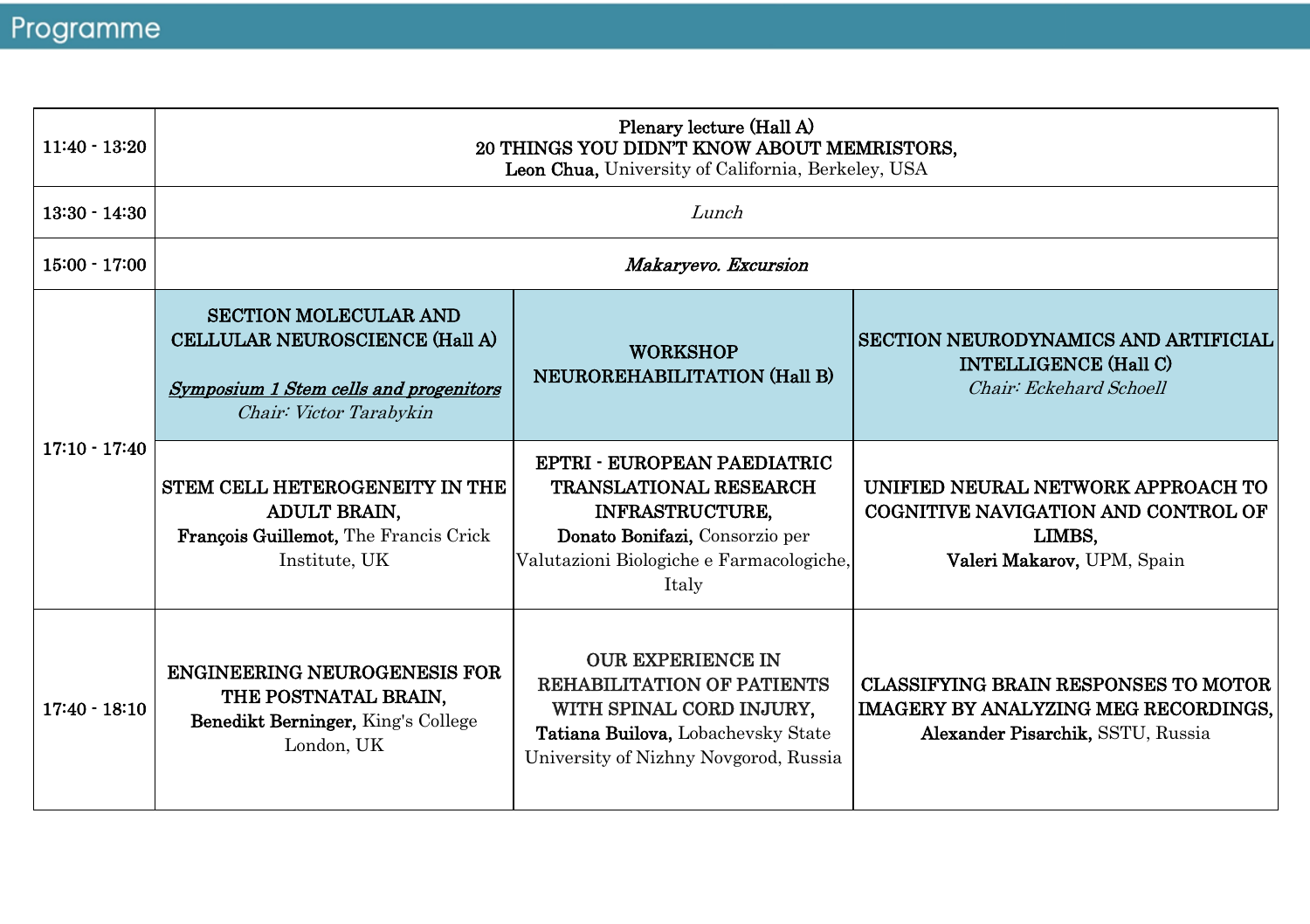| $18:10 - 18:40$ | Symposium 1 Stem cells and progenitors<br>Chair: Victor Tarabykin<br>MECHANISMS GENERATING CELL-<br>TYPE DIVERSITY IN CEREBRAL<br>CORTEX,<br>Simon Hippenmeyer, Institute<br>of Science and Technology, Austria                                                       | <b>INSTRUMENTAL VERIFICATION OF</b><br><b>MUSCLE WEAKNESS IDENTIFIED</b><br><b>DURING MANUAL MUSCLE</b><br>TESTING.<br>Ludmila Vasiljeva, Russian Academy of<br>Medical and Social Rehabilitation.<br>Russia                             | <b>MACROSCOPIC PHASE RESPONSE CURVES</b><br>AND COHERENCE STATES OF INTER-<br>COMMUNICATING GAMMA OSCILLATORY<br><b>NEURAL CIRCUITS.</b><br>Boris Gutkin, Ecole Normale Superieure, France,<br>Higher School of Economics, Russia |  |
|-----------------|-----------------------------------------------------------------------------------------------------------------------------------------------------------------------------------------------------------------------------------------------------------------------|------------------------------------------------------------------------------------------------------------------------------------------------------------------------------------------------------------------------------------------|-----------------------------------------------------------------------------------------------------------------------------------------------------------------------------------------------------------------------------------|--|
| $18:40 - 19:10$ | <b>MODIFIED GDNF HAS STIMULATED</b><br>THE NEURAL DIFFERENTIATION OF<br>PROGENITOR CELLS AND IT MAY BE<br>USED IN THE TREATMENT OF<br>PARKINSON'S DISEASE AND<br><b>ISCHEMIC STROKE,</b><br>Galina Pavlova, Institute of Gene Biology<br>(IGB) of the Russian, Russia | <b>CONSCIOUS START OF THE HEAD-</b><br><b>NECK REFLEXIN THE</b><br><b>RESTORATION OF INDIVIDUAL</b><br><b>ANATOMICAL NORM OF BODY</b><br>POSITION IN SPACE,<br>Liliia Semashko, Cert IBMT, Russia                                        | DYNAMIC MODES IN A NETWORK OF FIVE<br>OSCILLATORS WITH INHIBITORY ALL-TO-ALL<br>PULSE COUPLING.<br>Vladimir Vanag, Immanuel Kant Baltic Federal<br>University, Russia                                                             |  |
| $19:10 - 19:40$ | GENES, BRAIN AND BEHAVIOR,<br>Evgeny Rogaev, Moscow State University,<br>Biological Department, School of Genetics,<br>Russia                                                                                                                                         | THE TECHNOLOGY OF THE<br><b>REMOTE CONTROL A</b><br><b>REHABILITATION PATIENTS AT</b><br>THE EXOSKELETON.<br>Liliana Dmitrieva, POMC FBSI "Volga<br>district medical centre of Federal<br>medico-biological agency of Russia",<br>Russia | <b>OSCILLATOR NETWORKS: COLLECTIVE</b><br>DYNAMICS THROUGH GENERALIZED<br><b>INTERACTIONS,</b><br>Christian Bick, University of Exeter, UK                                                                                        |  |
| $19:40 - 20:30$ | Dinner                                                                                                                                                                                                                                                                |                                                                                                                                                                                                                                          |                                                                                                                                                                                                                                   |  |
| 22:00           |                                                                                                                                                                                                                                                                       | Welcome party                                                                                                                                                                                                                            |                                                                                                                                                                                                                                   |  |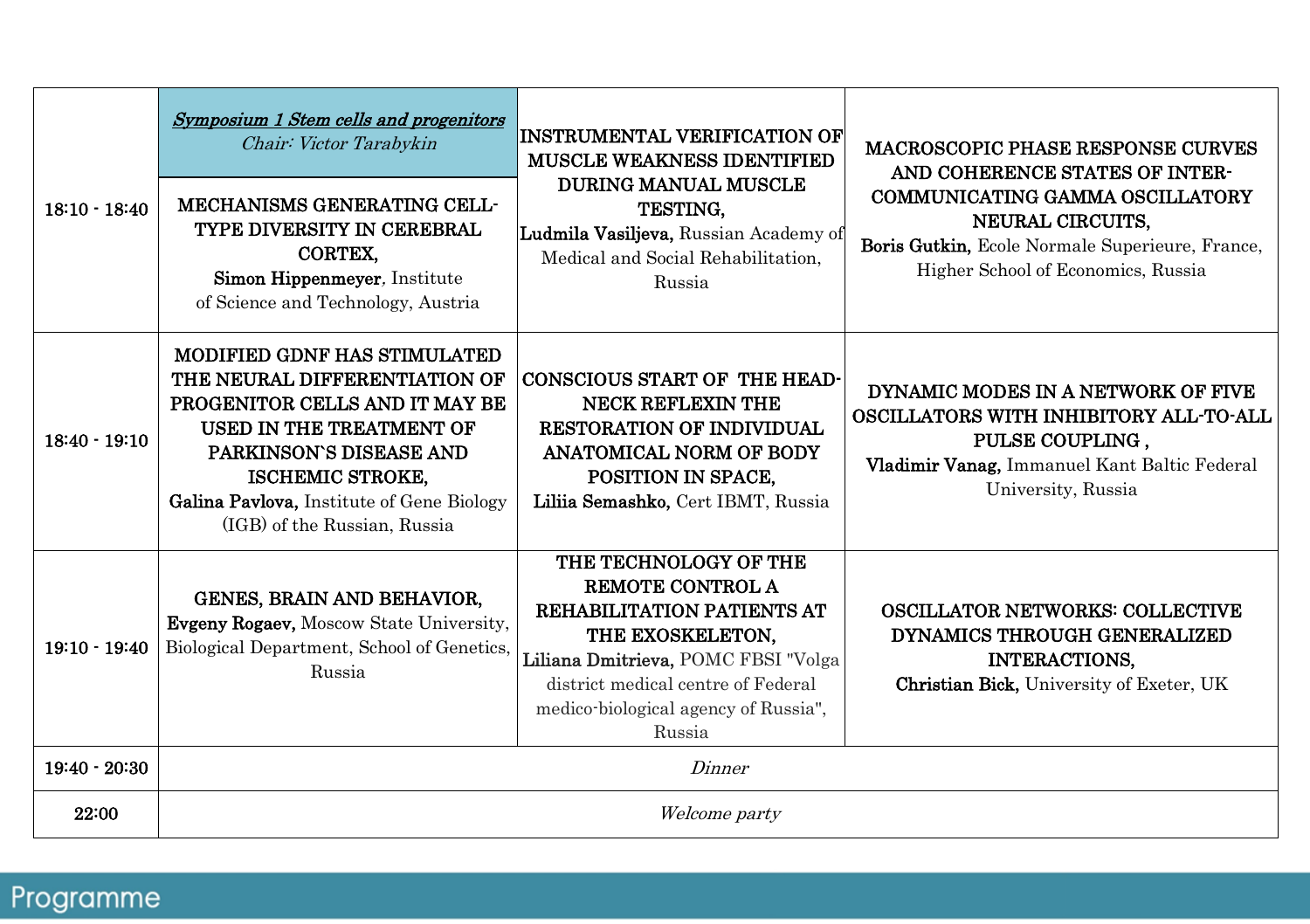# Monday, July 23

| $8:00 - 9:00$   | <b>Breakfast</b>                                                                                                                                                                                                                                       |
|-----------------|--------------------------------------------------------------------------------------------------------------------------------------------------------------------------------------------------------------------------------------------------------|
| $9:00 - 9:50$   | Plenary lecture (Hall A)<br>DYNAMICS OF LARGE-SCALE EPILEPTIC BRAIN NETWORKS,<br>Klaus Lehnertz, University of Bonn, Germany                                                                                                                           |
| $9:50 - 10:40$  | Plenary lecture (Hall A)<br>DECIPHERING HUMAN-SPECIFIC MECHANISMS OF NEUROGENESIS AND NEURONAL CIRCUIT FORMATION.<br>Pierre Vanderhaeghen, Institute of Interdisciplinary Research (IRIBHM) University of Brussels ULB, Belgium                        |
| $10:40 - 11:00$ | Coffee break                                                                                                                                                                                                                                           |
| $11:00 - 11:30$ | WORKSHOP SYSTEMS BIOLOGY AND AGE-RELATED DISEASES<br>&<br>SECTION NEURODYNAMICS AND ARTIFICIAL INTELLIGENCE (Hall A)<br>Chair: Claudio Franceschi<br>THE BRAIN AS A COMPLEX NETWORK OF NETWORKS: WHERE IS CONSCIOUSNESS AND HOW TO DETECT IF SOMETHING |
|                 | <b>GOES WRONG.</b><br>Alexey Zaikin, University College London, UK                                                                                                                                                                                     |
| $11:30 - 12:00$ | MULTIPLEXING NETWORKS: THE GAINS AND LOSSES OF SYNCHRONY.<br><b>Mikhail Ivanchenko,</b> Lobachevsky State University of Nizhny Novgorod, Russia                                                                                                        |
| $12:00 - 12:30$ | REGULATING EIGENVECTOR LOCALIZATION IN MULTILAYER NETWORKS BY OPTIMIZED SINGLE LAYER REWIRING.<br>Sarika Jalan, Indian Institute of Technology Indore, India                                                                                           |
| $12:30 - 13:00$ | SPATIOTEMPORAL EVOLUTION OF CORTICAL SPREADING DEPRESSION SIMULATED WITH REFRACTORY PERIOD EFFECT.<br><b>Shangbin Chen, Huazhong University of Science and Technology, China</b>                                                                       |
| $13:00 - 14:00$ | Lunch                                                                                                                                                                                                                                                  |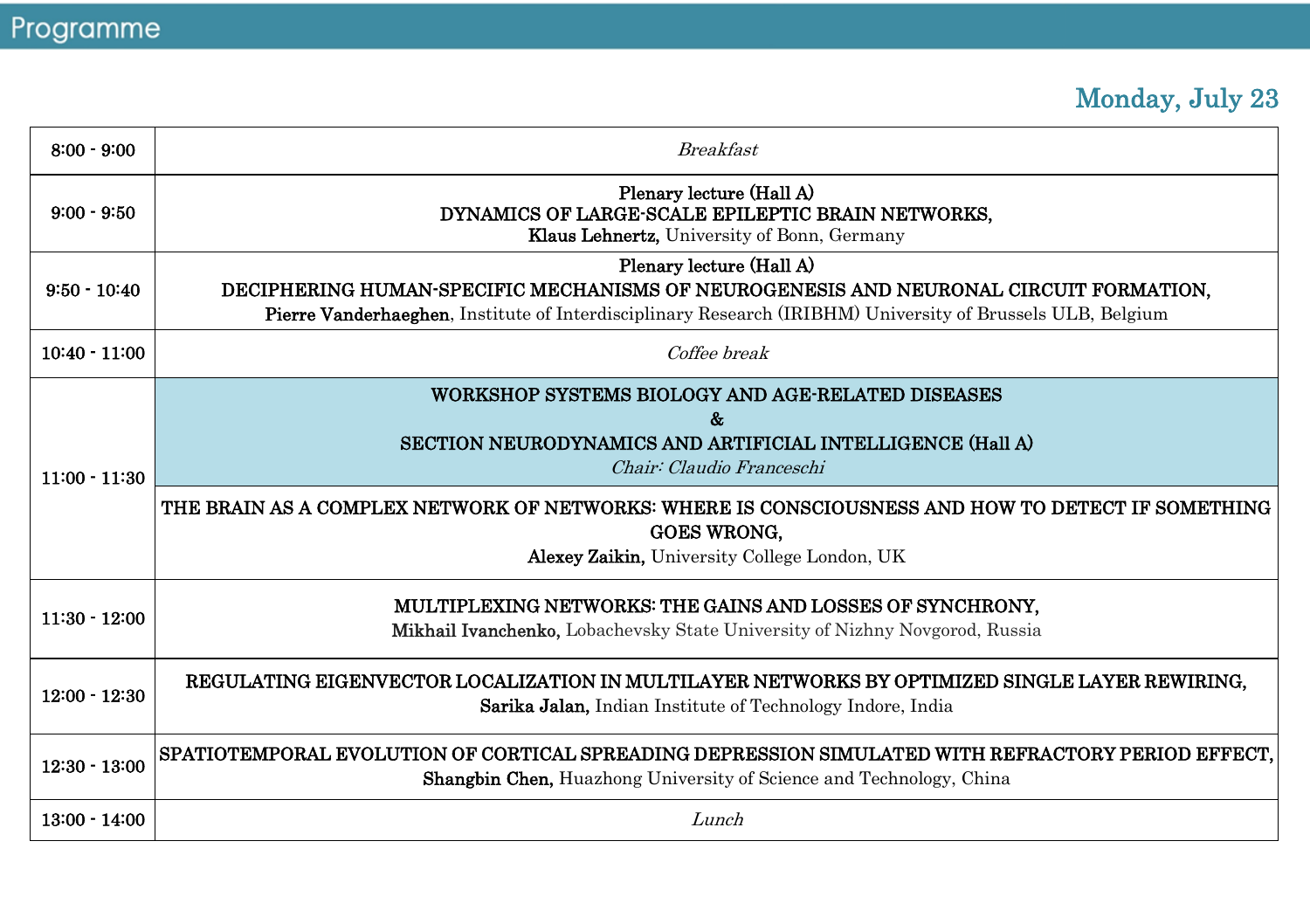| $14:00 - 14:30$ | <b>SECTION MOLECULAR AND</b><br>CELLULAR NEUROSCIENCE (Hall A)<br>Symposium 2 Connecting the brain<br>Chair: Simon Hippenmeyer                                                              | <b>WORKSHOP</b><br><b>SYSTEMS BIOLOGY AND AGE-</b><br>RELATED DISEASES (Hall B)<br>Chair: Shangbin Chen                                                                                                   | <b>SECTION NEURODYNAMICS AND</b><br><b>ARTIFICIAL INTELLIGENCE (Hall C)</b><br>Chair: Grigory Osipov                                                                       |  |
|-----------------|---------------------------------------------------------------------------------------------------------------------------------------------------------------------------------------------|-----------------------------------------------------------------------------------------------------------------------------------------------------------------------------------------------------------|----------------------------------------------------------------------------------------------------------------------------------------------------------------------------|--|
|                 | <b>MOLECULAR CONTROL OF</b><br>NEOCORTICAL PROJECTIONS.<br>Victor Tarabykin, Charité-<br>Universitätsmedizin Berlin, Germany,<br>Lobachevsky State University of Nizhny<br>Novgorod, Russia | <b>CONTOUR INTEGRATION AND NOISE-</b><br>INDUCED SYNCHRONIZATION IN THE<br>VISUAL CORTEX.<br>Ekkehard Ullner, University of Aberdeen,<br>Scotland                                                         | <b>CHIMERA STATES IN BRAIN NETWORKS</b><br>AND APPLICATION TO EPILEPTIC<br><b>SEIZURE.</b><br>Eckehard Schoell, TU Berlin, Germany                                         |  |
| $14:30 - 15:00$ | NMDA RECEPTORS CONTROL<br><b>FORMATION AND STABILITY OF</b><br>CORTICAL SENSORY CIRCUITS.<br>Samuel Pleasure, UCSF Institute for<br>Regeneration Medicine, USA                              | <b>TIME-LAPSE IMAGING FOR CALCIUM</b><br><b>ACTIVITY ANALYSIS IN ASTROCYTES</b><br>WITH AUTOMATIC VIDEO<br>PROCESSING.<br>Valentina Kustikova, Lobachevsky State<br>University of Nizhny Novgorod, Russia | <b>EXTREME EVENTS IN DELAY-COUPLED</b><br>FITZHUGH-NAGUMO OSCILLATORS.<br>Ulrike Feudel, Carl von Ossietzky<br>University Oldenburg, Germany                               |  |
| $15:00 - 15:30$ | NEURONAL CIRCUITS IN THE<br>HINDBRAIN THAT CONTROL<br>BREATHING AND VOCALIZATION.<br>Carmen Birchmeier-Kohler, Max-Delbrück-<br>Centrum for Molecular medicine, Germany                     | <b>MULTI-SCALE ANALYSIS OF CO-</b><br><b>EXPRESSION NETWORKS,</b><br>Nuno Rocha Nene, University College<br>London, UK                                                                                    | <b>SYNCHRONIZATION OF COUPLED</b><br>HINDMARSH-ROSE NEURONS BY TIME-<br>DELAY USING ELECTRONIC CIRCUITS,<br>Guillermo Huerta Cuellar, University of<br>Guadalajara, México |  |
| $15:30 - 16:00$ | <b>SUPPRESSION OF INCONGRUOUS</b><br><b>GUIDANCE SIGNALS IS REQUIRED</b><br>FOR AXON PATHFINDING.<br>Dario Bonanomi, San Raffaele Scientific<br>Institute, Italy                            |                                                                                                                                                                                                           |                                                                                                                                                                            |  |
| $16:00 - 20:00$ | <b>Bolgary.</b> Excursion                                                                                                                                                                   |                                                                                                                                                                                                           |                                                                                                                                                                            |  |
| $20:00 - 21:00$ | Dinner                                                                                                                                                                                      |                                                                                                                                                                                                           |                                                                                                                                                                            |  |
| 21:30           | Live music / DJ (Dance floor open)                                                                                                                                                          |                                                                                                                                                                                                           |                                                                                                                                                                            |  |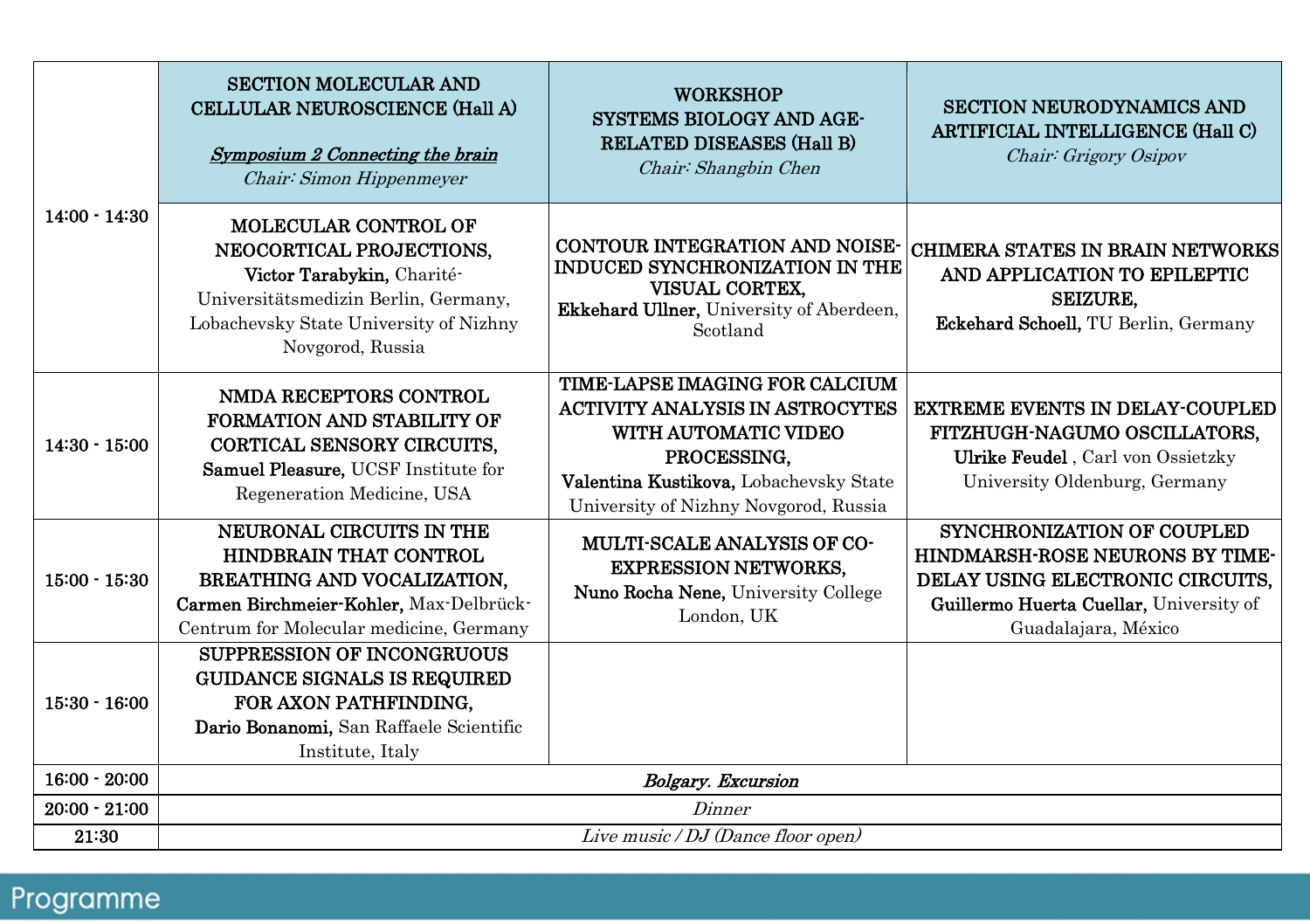### Tuesday, July 24

| 8:00-9:00       | <b>Breakfast</b>                                                                                                                                                                                                                                 |                                                                                                                                                                                   |                                                                                                                                                                                                                                              |  |
|-----------------|--------------------------------------------------------------------------------------------------------------------------------------------------------------------------------------------------------------------------------------------------|-----------------------------------------------------------------------------------------------------------------------------------------------------------------------------------|----------------------------------------------------------------------------------------------------------------------------------------------------------------------------------------------------------------------------------------------|--|
| $9:00 - 9:50$   | Plenary lecture (Hall A)<br>AGING, LONGEVITY AND REJUVENATION.<br>Claudio Franceschi, University of Bologna, Italy                                                                                                                               |                                                                                                                                                                                   |                                                                                                                                                                                                                                              |  |
| $9:50 - 10:40$  | Plenary lecture (Hall A)<br>BIOLOGICALLY PLAUSIBLE MODELS OF RHYTHM GENERATING CIRCUITS.<br>Andrey Shilnikov, Georgia State University, USA                                                                                                      |                                                                                                                                                                                   |                                                                                                                                                                                                                                              |  |
| $10:40 - 11:00$ |                                                                                                                                                                                                                                                  | Coffee break                                                                                                                                                                      |                                                                                                                                                                                                                                              |  |
| $11:00 - 11:30$ | SECTION MOLECULAR AND CELLULAR<br><b>NEUROSCIENCE (Hall A)</b><br>Symposium 2 Connecting the brain<br>Chair: Simon Hippenmeyer                                                                                                                   | <b>WORKSHOP</b><br><b>SYSTEMS BIOLOGY AND AGE-</b><br>RELATED DISEASES (HALL B)<br>Chair: Alexey Zaikin                                                                           | <b>SECTION NEURODYNAMICS AND</b><br><b>ARTIFICIAL INTELLIGENCE (Hall C)</b><br>Chair: Valeri Makarov                                                                                                                                         |  |
|                 | <b>MOLECULAR MECHANISMS OF</b><br>INHIBITORY SYNAPSE DEVELOPMENT.<br>Wei Lu. National Institutes of Health, USA                                                                                                                                  | <b>DIAGNOSIS OF OVARIAN CANCER</b><br><b>BASED ON LONGITUDINAL</b><br><b>MEASUREMENTS OF MULTIPLE</b><br><b>BIOMARKERS.</b><br>Ines Mariño, Universidad Rey Juan Carlos,<br>Spain | DRAGON-KING-LIKE EXTREME EVENTS<br>IN COUPLED BURSTING NEURONS.<br>Tomasz Kapitaniak, Lodz University of<br>Technology, Poland                                                                                                               |  |
| $11:30 - 12:00$ | <b>BRAIN EXTRACELLULAR MATRIX</b><br><b>FAILURE DEPENDENT CHANGES IN</b><br><b>GENE EXPRESSION IN</b><br>MICE HIPPOCAMPUS IN THE NEONATAL<br>PERIOD OF ONTOGENESIS,<br>Irina Mukhina, Lobachevsky State<br>University of Nizhny Novgorod, Russia | PARENCLITIC NETWORKS APPLIED TO<br><b>OVARIAN CANCER PREDICTION.</b><br>Harry Whitwell, Imperial College London,<br>UK                                                            | <b>LONG-RANGE TEMPORAL</b><br><b>CORRELATIONS IN RESTING-STATE</b><br><b>BRAIN OSCILLATIONS ARE</b><br><b>CORRELATED WITH BEHAVIORAL</b><br>PARAMETERS IN A SELF-INITIATED<br><b>MOVEMENT TASK.</b><br>Zafer Iscan, NeuroSpin center, France |  |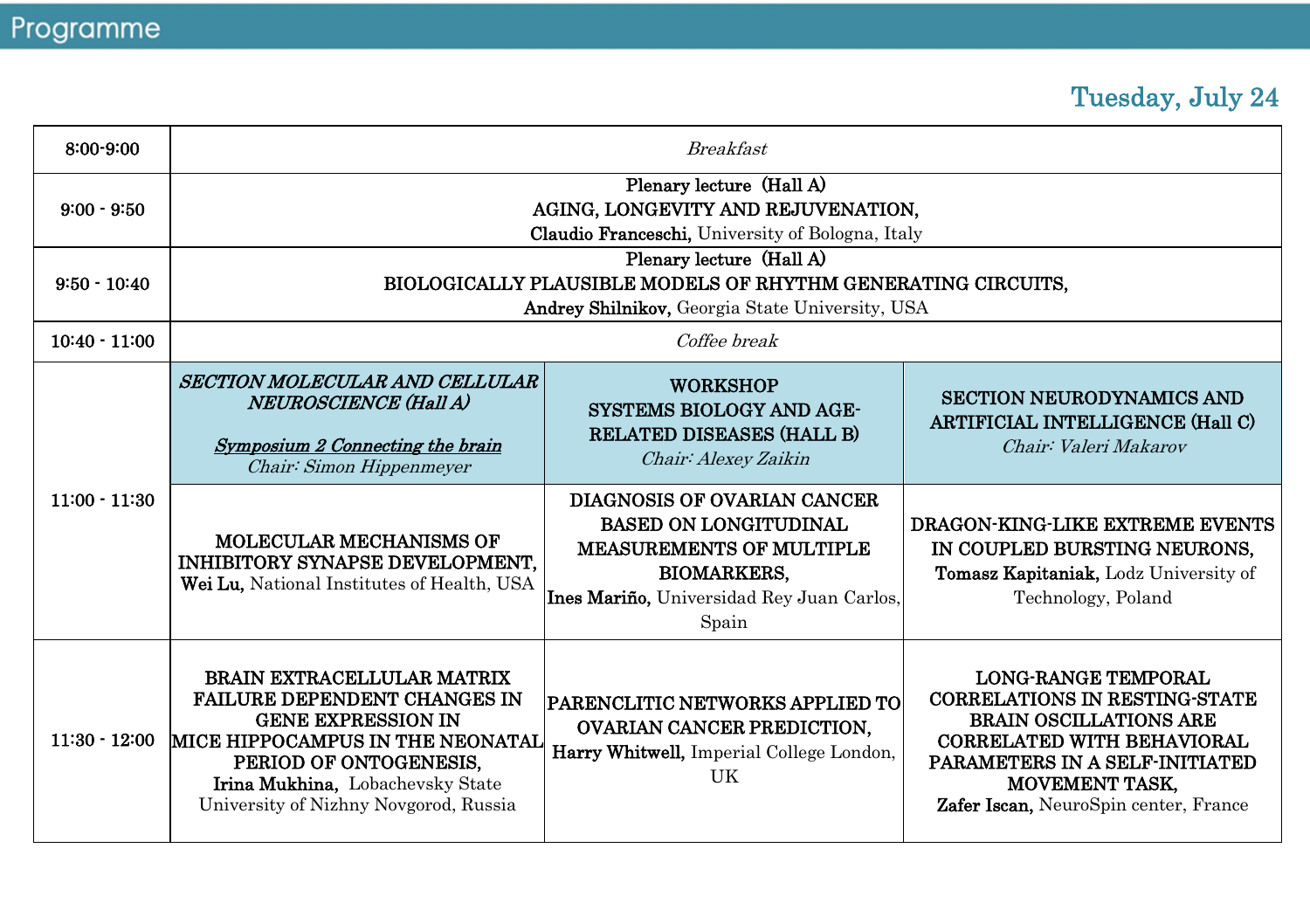| $12:00 - 12:30$ | Symposium 3 Human brain: is there anything<br>new?<br>Chair: Samuel Pleasure<br>WHAT UNDERLIES THE EVOLUTIONARY<br><b>INCREASE IN THE PROLIFERATIVE</b><br>POTENTIAL OF CORTICAL<br>PROGENITORS?,<br>Nereo Kalebic, Max Planck Institute of<br>Molecular Cell Biology and Genetics, Germany | <b>COMPARISON OF LONGITUDINAL</b><br><b>ALGORITHMS FOR THE EARLY</b><br>DETECTION OF OVARIAN CANCER.<br>Oleg Blyuss, Queen Mary University of<br>London, UK    | SYNCHRONIZATION OF SYSTEMS WITH<br>MULTISTABLE VISUAL PERCEPTION BY<br>DETERMINISTIC AND STOCHASTIC<br><b>BROWNIAN NOISE.</b><br>José Luis Echenausía Monroy, Centro<br>Universiatrio de lo Lagos,<br>Universidad de Guadalajara, Mexico |  |
|-----------------|---------------------------------------------------------------------------------------------------------------------------------------------------------------------------------------------------------------------------------------------------------------------------------------------|----------------------------------------------------------------------------------------------------------------------------------------------------------------|------------------------------------------------------------------------------------------------------------------------------------------------------------------------------------------------------------------------------------------|--|
| $12:30 - 13:00$ | HUMAN BRAIN ORGANOIDS ON A CHIP TO <br>STUDY DEVELOPMENT AND DISEASE.<br>Orly Reiner, Weizmann Institute of Science,<br>Israel                                                                                                                                                              | <b>RIGOR MORTIS-LIKE PROCESS</b><br>DURING ORGANISMAL DEATH IN C.<br>ELEGANS,<br><b>Evgeniy Galimov, University College</b><br>London, UK                      | DYNAMICAL MECHANISMS OF HIGH<br>FREQUENCY SPIKING OF A DOPAMINE<br>NEURON,<br>Denis Zakharov, IAP RAS, Russia                                                                                                                            |  |
| 13:00-14:30     |                                                                                                                                                                                                                                                                                             | <b>MOLECULAR PATHWAYS TO</b><br><b>ALZHEIMER'S DISEASE,</b><br>Evgeny Rogaev, Moscow State University,<br>Biological Department, School of Genetics,<br>Russia |                                                                                                                                                                                                                                          |  |
| $13:00 - 14:00$ |                                                                                                                                                                                                                                                                                             | Lunch                                                                                                                                                          |                                                                                                                                                                                                                                          |  |
| $14:00 - 18:00$ | Samara, Excursion                                                                                                                                                                                                                                                                           |                                                                                                                                                                |                                                                                                                                                                                                                                          |  |
| $19:00 - 20:00$ | Dinner                                                                                                                                                                                                                                                                                      |                                                                                                                                                                |                                                                                                                                                                                                                                          |  |
| $20:00 - 21:30$ | <b>Poster Session I</b>                                                                                                                                                                                                                                                                     |                                                                                                                                                                |                                                                                                                                                                                                                                          |  |
| 21:30           | Live music / DJ (Dance floor open)                                                                                                                                                                                                                                                          |                                                                                                                                                                |                                                                                                                                                                                                                                          |  |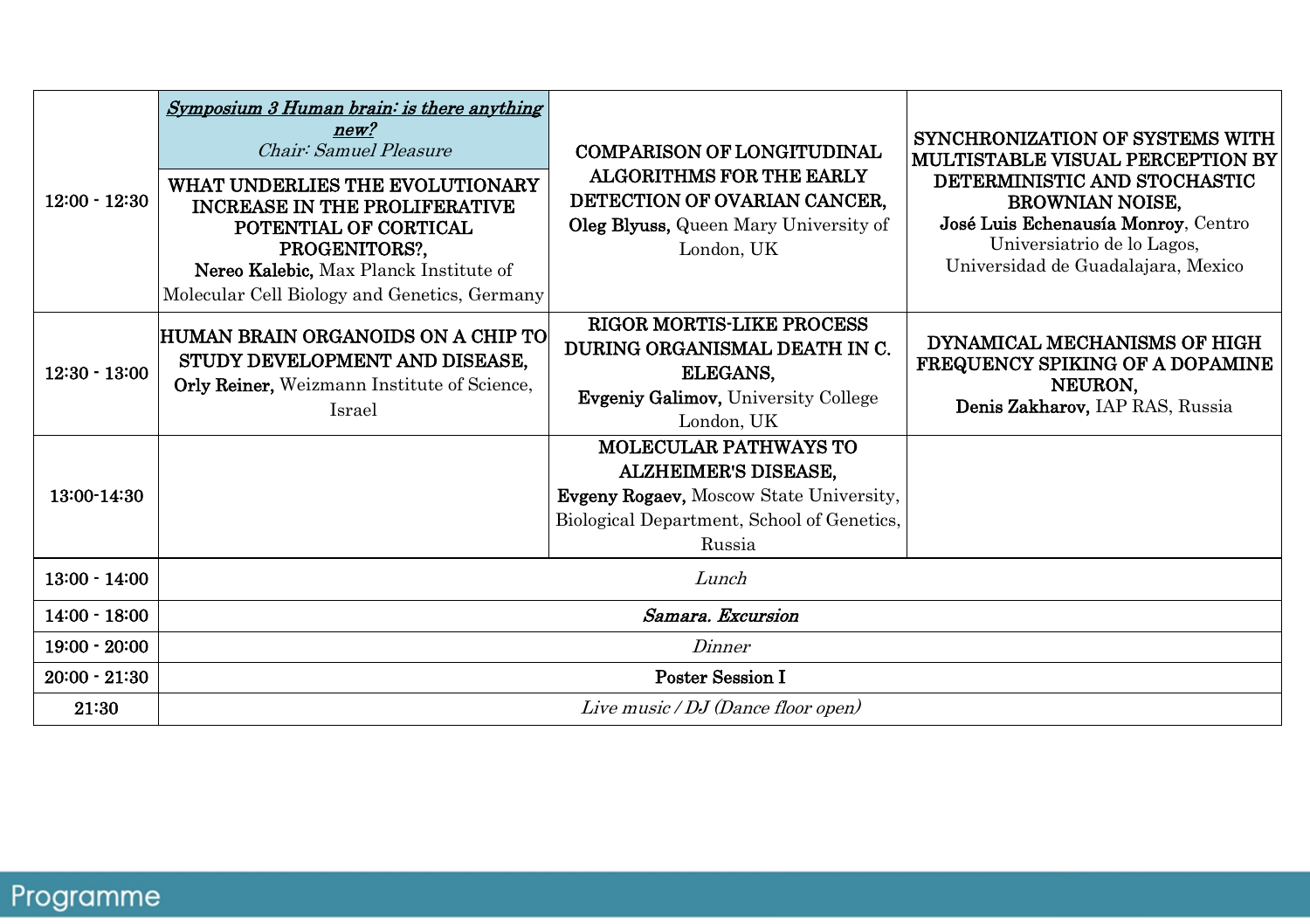### Wednesday, July 25

| $8:00 - 9:00$   | <b>Breakfast</b>                                                                                                                                                                               |              |                                                                                                                                                                                               |  |  |
|-----------------|------------------------------------------------------------------------------------------------------------------------------------------------------------------------------------------------|--------------|-----------------------------------------------------------------------------------------------------------------------------------------------------------------------------------------------|--|--|
| $9:00 - 9:50$   | Plenary lecture (Hall A)<br>MODES OF DIVISION AND DIFFERENTIATION OF NEURAL STEM CELLS,<br>Grigori Enikolopov, Stony Brook University, USA, Moscow Institute of Physics and Technology, Russia |              |                                                                                                                                                                                               |  |  |
| $9:50 - 10:40$  | Plenary lecture (Hall A)<br><b>MEMORY REGULATION.</b><br><b>Pavel Balaban, Institute of Higher Nervous Activity and Neurophysiology of RAS, Russia</b>                                         |              |                                                                                                                                                                                               |  |  |
| $10:40 - 11:00$ |                                                                                                                                                                                                | Coffee break |                                                                                                                                                                                               |  |  |
|                 | SECTION MOLECULAR AND CELLULAR<br><b>NEUROSCIENCE (Hall A)</b><br>Symposium 3 Human brain: is there anything new?<br>Chair: Samuel Pleasure                                                    |              | <b>SECTION NEURODYNAMICS AND</b><br>ARTIFICIAL INTELLIGENCE (Hall C)<br>Chair: Changsong Zhou                                                                                                 |  |  |
| $11:00 - 11:30$ | HUMAN MIDBRAIN ORGANOIDS FOR IN VITRO<br><b>MODELING OF PARKINSON'S DISEASE.</b><br>Jens Christian Schwamborn.<br>Luxembourg Centre for Systems Biomedicine<br>(LCSB), Luxembourg              |              | PATTERNS OF PERIODIC AND<br><b>EVENTUALLY PERIODIC ORBITS OF A</b><br>NEURON MODEL WITH A PERIODIC<br><b>INTERNAL DECAY RATE.</b><br>Michael Radin, Rochester Institute of<br>Technology, USA |  |  |
| $11:30 - 12:00$ | ORGANIZATION AND FUNCTION OF CORTICAL<br>MICROCIRCUITS IN MOUSE AND HUMAN<br>BRAIN,<br>Huibert Mansvelder, CNCR, Neuroscience Campus<br>Amsterdam, Netherlands                                 |              | <b>CHAOS AND RANDOMNESS IN</b><br>NEURONIC SYSTEMS.<br>W. L. Dunin-Barkowski, MIPT, Russia                                                                                                    |  |  |
| $12:00 - 12:30$ | A CELLULAR BASIS OF HUMAN<br><b>INTELLIGENCE,</b><br>Natalia Goriounova, Vrije Universiteit<br>Amsterdam, Netherlands                                                                          |              | <b>CONVERSATIONAL AI.</b><br>Mikhail Burtsev, MIPT, Russia                                                                                                                                    |  |  |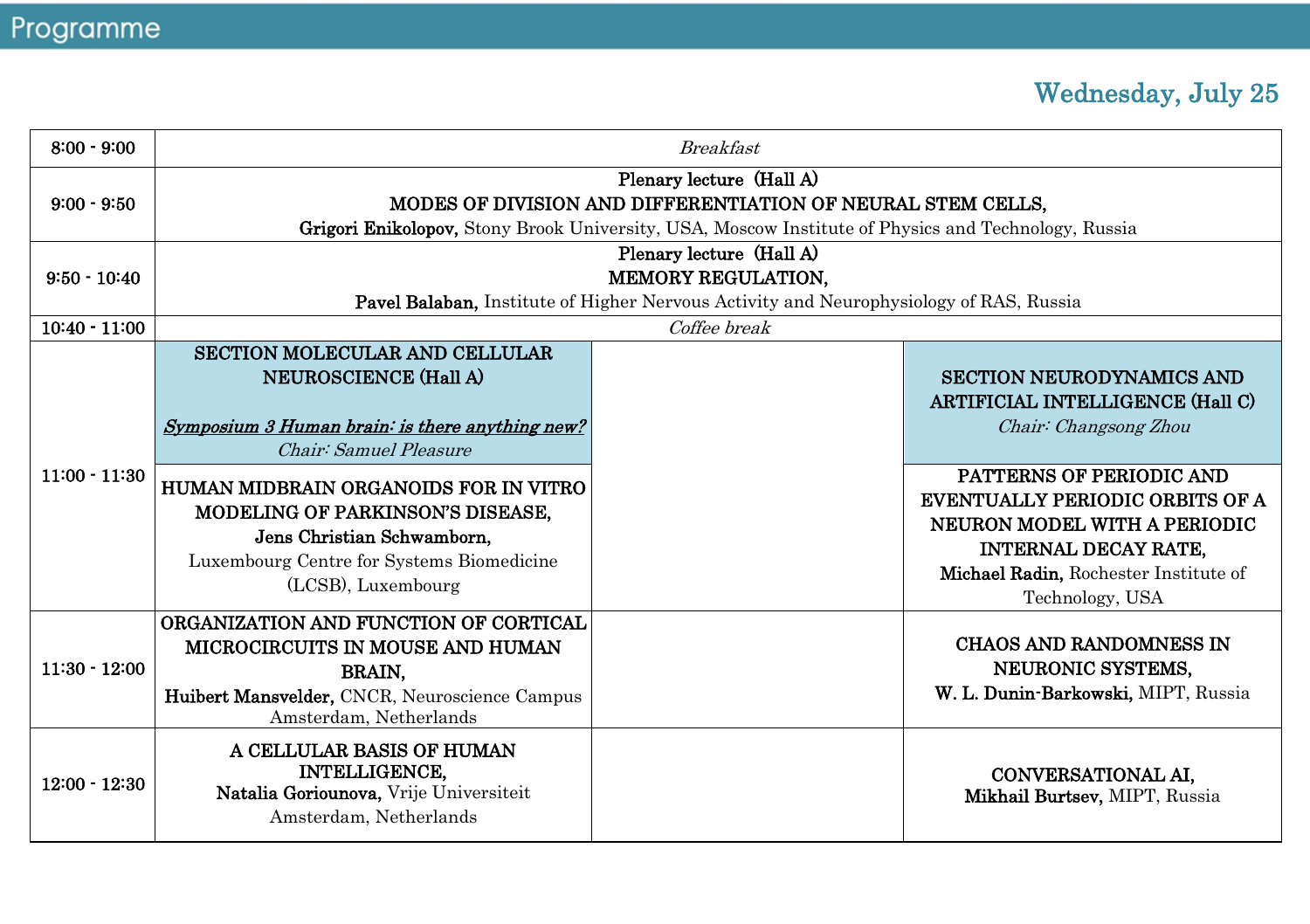| $12:30 - 13:00$ | <b>Symposium 4 Disease models</b><br>Chair: Patricia Salinas<br>SYNAPTIC DYSFUNCTION IS A LIKELY<br><b>CAUSE OF COGNITIVE IMPAIRMENT IN</b><br>CILIOPATHY, BARDET-BIEDL SYNDROME.<br>Sophia Christou-Savina, University College                          |                                                                                                                                                                                                                                                         | EXCITABILITY AND SYNCHRONIZATION<br><b> OF PHASE-CONTROLLED NEURON-LIKE </b><br><b>GENERATOR,</b><br>Mikhail Mishenko, Lobachevsky State<br>University of Nizhny Novgorod, Russia |
|-----------------|----------------------------------------------------------------------------------------------------------------------------------------------------------------------------------------------------------------------------------------------------------|---------------------------------------------------------------------------------------------------------------------------------------------------------------------------------------------------------------------------------------------------------|-----------------------------------------------------------------------------------------------------------------------------------------------------------------------------------|
| $13:00 - 14:00$ | London, UK                                                                                                                                                                                                                                               | Lunch                                                                                                                                                                                                                                                   |                                                                                                                                                                                   |
| $14:00 - 14:30$ | <b>CALCINEURIN INHIBITION SUPPRESSES</b><br>THE NEURONAL POTASSIUM-CHLORIDE<br>COTRANSPORTER AND IMPAIRS THE<br>NEURONAL CHLORIDE HOMEOSTASIS.<br>Kerim Mutig, Charité-Universitätsmedizin<br>Berlin, Germany                                            | <b>WORKSHOP</b><br>NEUROMORPHIC AND<br>NEUROHYBRID SYSTEMS (Hall B)<br>Chair: Alexey Mikhaylov<br><b>POLYANILINE MEMRISTIVE</b><br><b>DEVICES AND NEUROMORPHIC</b><br>NETWORKS.<br>Victor Erokhin, Kazan Federal<br>University, Russia; CNR-IMEM, Italy | TBA.<br>Alexey Kazakov, Lobachevsky State<br>University of Nizhny Novgorod, Russia                                                                                                |
| $14:30 - 15:00$ | THALIDOMIDE ATTENUATES DEVELOPMENT <br>OF MORPHINE DEPENDENCE IN MICE BY<br><b>INHIBITING PI3K/AKT AND NITRIC OXIDE</b><br>SIGNALING PATHWAY.<br>Muhammad Imran Khan, Department of<br>Pharmacy, Kohat University of Science and<br>Technology, Pakistan | THE FIRST STEPS TOWARDS<br><b>REALIZATION OF SPIKING NEURAL</b><br>NETWORKS ON NANOCOMPOSITE<br><b>MEMRISTORS,</b><br>Vyacheslav Demin, Kurchatov<br>Institute, Russia                                                                                  | PERSONALIZED MATHEMATICAL<br>MODELS OF HUMAN CARDIOMYOCYTES<br>ELECTROPHYSIOLOGY.<br>Roman Syunyuev, MIPT, Russia                                                                 |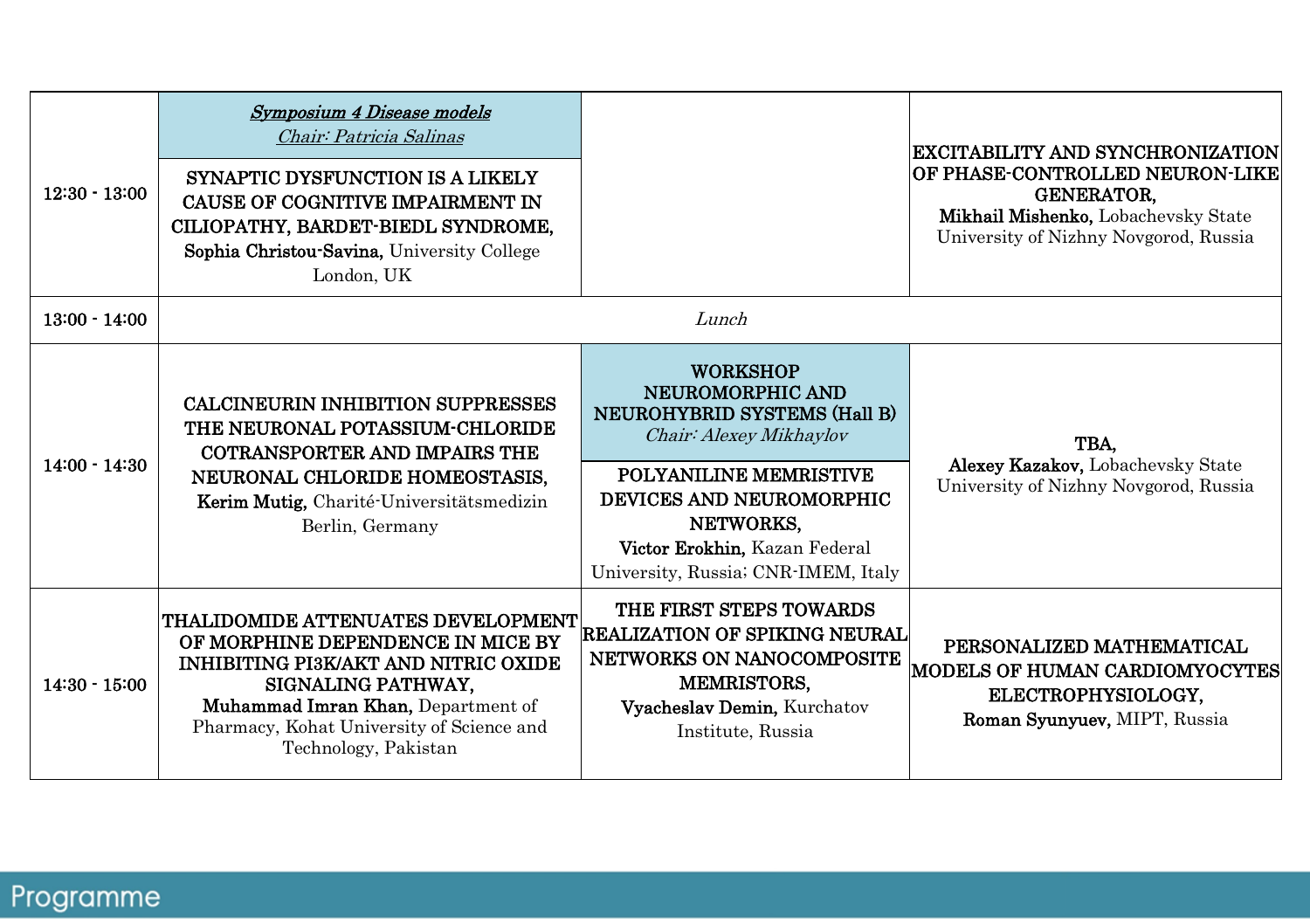| $15:00 - 15:30$ | Symposium 5 Ion channels and currents<br>Chair: Christine R. Rose<br>Co chair: Matteo Bergami<br>SODIUM SIGNALLING IN<br>ASTROCYTES AND ASTROCYTE<br>NETWORKS,<br><b>Christine R. Rose, Institute of</b><br>Neurobiology Heinrich Heine University<br>Duesseldorf, Germany | ORGANIC NEUROMORPHIC DEVICES<br>FOR BIO-INSPIRED INFORMATION<br>PROCESSING.<br>Paschalis Gkoupidenis, Max Planck Institute<br>for Polymer Research, Germany |  |
|-----------------|----------------------------------------------------------------------------------------------------------------------------------------------------------------------------------------------------------------------------------------------------------------------------|-------------------------------------------------------------------------------------------------------------------------------------------------------------|--|
| $15:30 - 16:00$ | <b>DISTINCT ROLES OF AUXILIARY</b><br><b>ALPHA2DELTA SUBUNITS OF</b><br>VOLTAGE-GATED CALCIUM<br><b>CHANNELS IN NEURONAL NETWORK</b><br>CONNECTIVITY FORMATION,<br>Arthur Bikbaev, Leibniz Institute for<br>Neurobiology, Germany                                          | SELF-LEARNING ROBOT CONTROLLED<br>BY STDP-DRIVEN NEURAL NETWORK.<br>Sergey Lobov, Lobachevsky State University<br>of Nizhny Novgorod, Russia                |  |
| $16:00 - 19:30$ |                                                                                                                                                                                                                                                                            | Kazan. Excursion                                                                                                                                            |  |
| $19:30 - 20:30$ | Dinner                                                                                                                                                                                                                                                                     |                                                                                                                                                             |  |
| $20:30 - 22:30$ | <b>Excursion Night tour of Kazan</b>                                                                                                                                                                                                                                       |                                                                                                                                                             |  |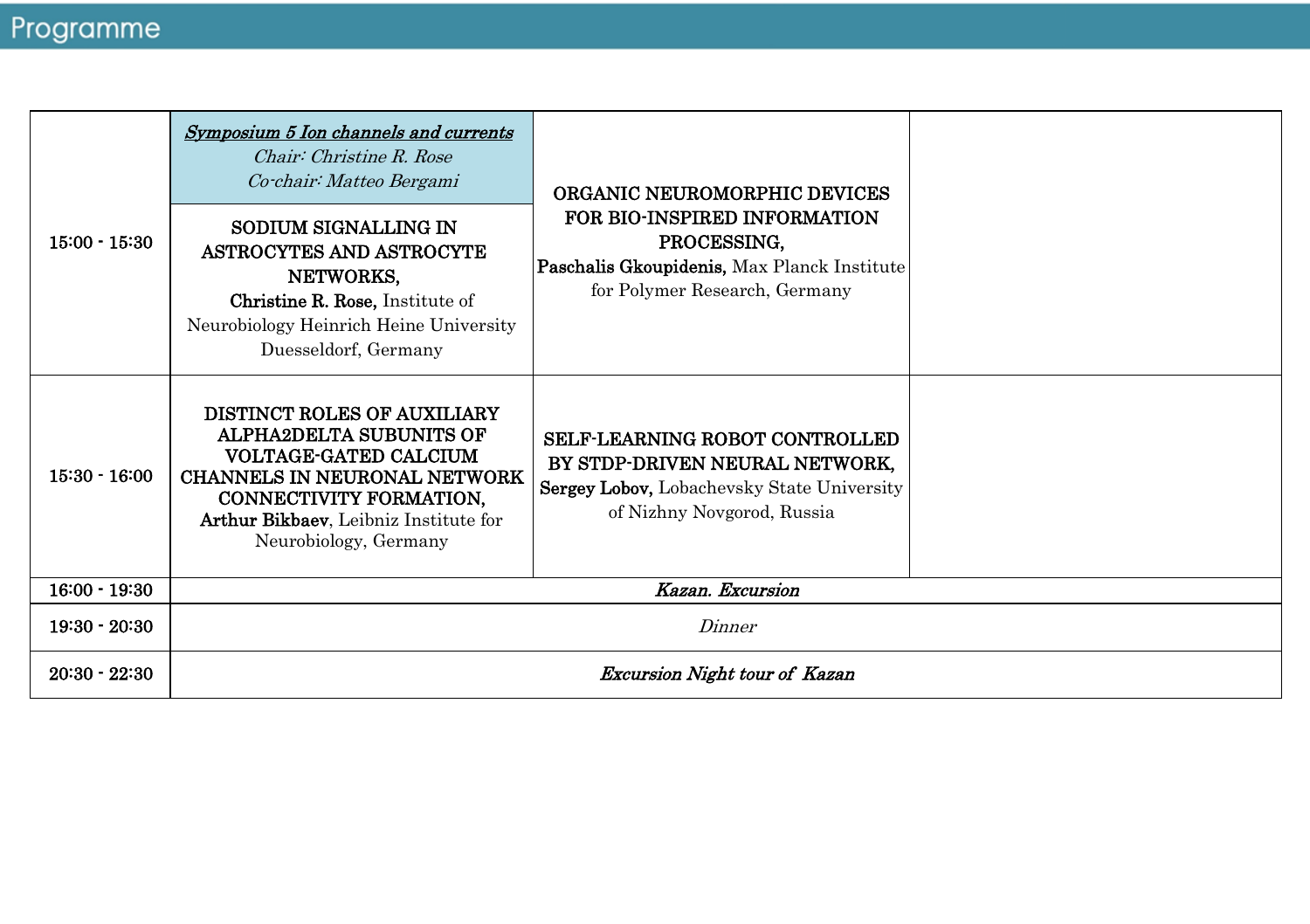### Thursday, July 26

| $8:00 - 9:00$   | <b>Breakfast</b>                                                                                                                                                                                               |                                                                                                                                                                       |                                                                                                                                                                                               |  |  |
|-----------------|----------------------------------------------------------------------------------------------------------------------------------------------------------------------------------------------------------------|-----------------------------------------------------------------------------------------------------------------------------------------------------------------------|-----------------------------------------------------------------------------------------------------------------------------------------------------------------------------------------------|--|--|
| $9:00 - 9:50$   | Plenary lecture (Hall A)<br>DEFICIENT WNT SIGNALLING TRIGGERS SYNAPTIC PLASTICITY DEFECTS AND SYNAPSE DEGENERATION:<br>IMPLICATIONS IN ALZHEIMER'S DISEASE,<br>Patricia Salinas, University College London, UK |                                                                                                                                                                       |                                                                                                                                                                                               |  |  |
| 10:00           |                                                                                                                                                                                                                | Departure from Kazan                                                                                                                                                  |                                                                                                                                                                                               |  |  |
| $10:00 - 10:30$ | SECTION MOLECULAR AND CELLULAR<br><b>NEUROSCIENCE (Hall A)</b><br>Symposium 5 Ion channels and currents<br>Chair: Christine R. Rose<br>Co-chair: Matteo Bergami                                                | <b>WORKSHOP</b><br>NEUROMORPHIC AND NEUROHYBRID<br><b>SYSTEMS</b> (Hall B)<br>Chair: Victor Erokhin                                                                   | <b>WORKSHOP</b><br><b>COGNITIVE NEUROSCIENCE (Hall C)</b><br>Chair: Anna Shestakova                                                                                                           |  |  |
|                 | PRESYNAPTIC KV7 CHANNEL<br><b>FUNCTION IN HIPPOCAMPAL MOSSY</b><br><b>FIBER BOUTONS.</b><br>Mala Shah, University College London, UK                                                                           | METAL-OXIDE MEMRISTIVE DEVICES<br><b>FOR NEUROMORPHIC AND</b><br>NEUROHYBRID SYSTEMS,<br>Alexey Mikhaylov, Lobachevsky State<br>University of Nizhny Novgorod, Russia | NEURAL DECODING: ACCOUNTING FOR<br><b>OVERT BEHAVIORS, PLASTICITY AND</b><br><b>INFORMATION TRANSFER RATE.</b><br>Mikhail Lebedev, Duke University, USA<br>Higher School of Economics, Russia |  |  |
| $10:30 - 11:00$ | DIFFUSION OF SODIUM SIGNALS IN<br>SPINY DENDRITES OF THE MOUSE<br><b>BRAIN.</b><br>Karl Kafitz, Heinrich Heine University<br>Düsseldorf, Germany                                                               | <b>MEMRISTIVE SPINAL CORD SEGMENT</b><br>PROSTHESIS.<br>Max Talanov, Kazan Federal University,<br>Russia                                                              | ROLE OF OSCILLATIONS IN CONTROL<br>OF WORKING MEMORY DYNAMICS,<br>Boris Gutkin, Ecole Normale Superieure,<br>France, Higher School of Economics, Russia                                       |  |  |
| $11:00 - 11:30$ | Coffee break                                                                                                                                                                                                   |                                                                                                                                                                       |                                                                                                                                                                                               |  |  |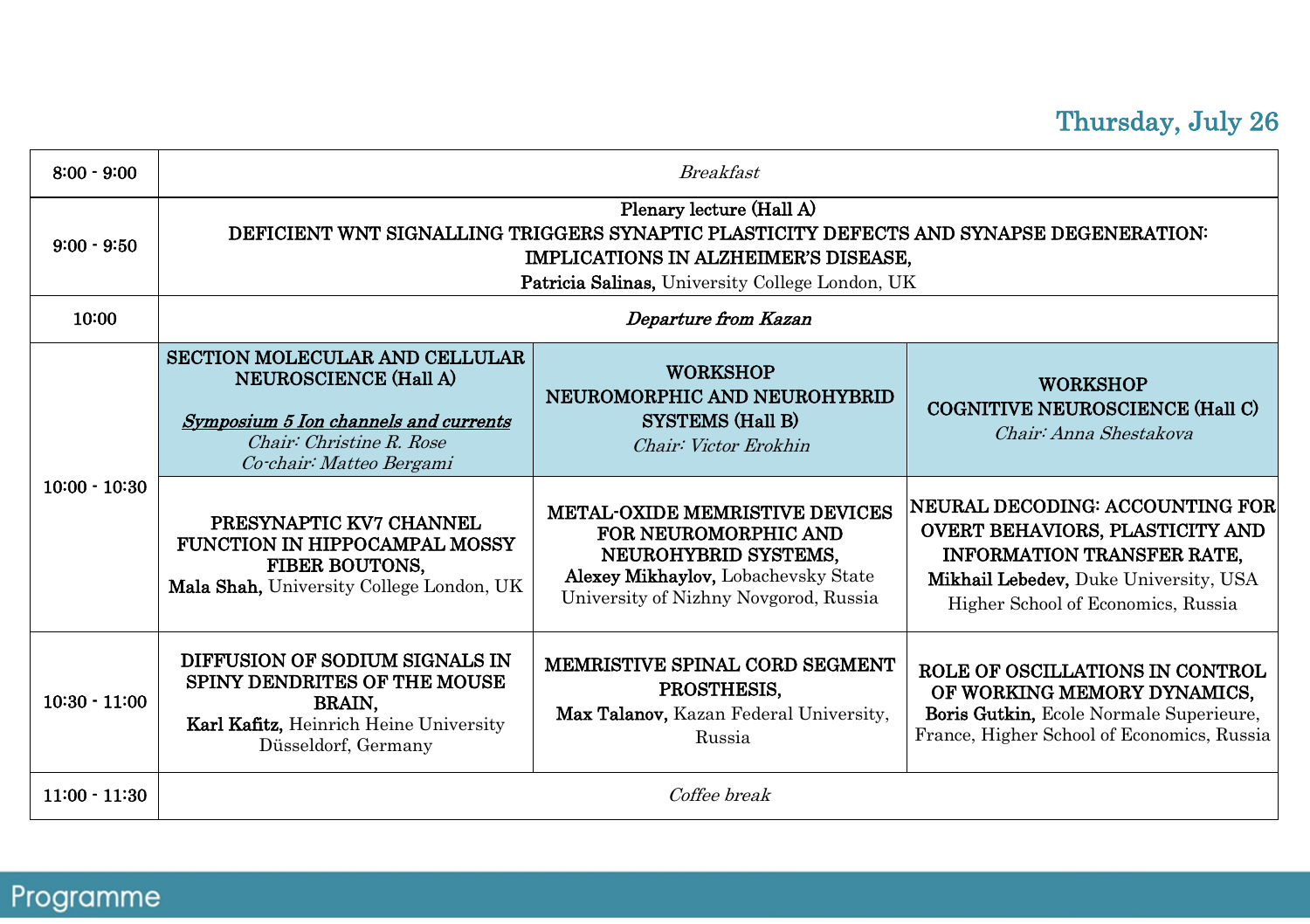| $11:30 - 12:00$ | Symposium 5 Ion channels and currents<br>Chair: Christine R. Rose<br>Co-chair: Matteo Bergami                                                                                                                                                                                        | Chair: Paschalis Gkoupidenis                                                                                                                                                                                                                                                          |                                                                                                                                                                |  |
|-----------------|--------------------------------------------------------------------------------------------------------------------------------------------------------------------------------------------------------------------------------------------------------------------------------------|---------------------------------------------------------------------------------------------------------------------------------------------------------------------------------------------------------------------------------------------------------------------------------------|----------------------------------------------------------------------------------------------------------------------------------------------------------------|--|
|                 | A ROLE FOR MFN2 IN ASTROCYTE<br>PERIVASCULAR REPAIR FOLLOWING<br><b>BRAIN INJURY,</b><br>Matteo Bergami, CECAD Research Center<br>University Hospital Cologne, Germany                                                                                                               | PHOTOMEMRISTORS BASED ON<br><b>GRAPHENE/2D CRYSTALS FOR</b><br>INTERFACING ARTIFICIAL ELECTRONIC<br>NEURAL NETWORKS AND NATURAL<br>NEURONS.<br><b>Gennady Panin, Dongguk University, Korea;</b><br>Institute for Microelectronics Technology and<br>High Purity Materials RAS, Russia | <b>TRANSCRANIAL OSCILLATORY</b><br>POTENTIALS OF THE HUMAN MOTOR<br>SYSTEM.<br>Matteo Feurra, Higher School of Economics,<br>Russia                            |  |
| $12:00 - 12:30$ | Symposium 6 New technologies in<br>Neuroscience<br>Chair: François Guillemot<br>NEW SYNTHETIC BIOLOGY<br><b>APPROACHES IN NEUROSCIENCE:</b><br>THERMOGENETICS AND METABOLIC<br>ENGINEERING.<br>Vsevolod Belousov, Shemyakin-Ovchinnikov<br>Institute of Bioorganic Chemistry, Russia | <b>GRAPHENE MATERIAL FOR</b><br>NEUROMORPHIC AND NEUROHYBRID<br>SYSTEMS.<br>Panagiotis Dimitrakis, NCSR "Demokritos".<br>Greece                                                                                                                                                       | ELECTROPHYSIOLOGICAL ACTIVITY OF<br>THE CEREBRAL CORTEX IN CHILDREN<br>WITH ARTHROGRYPOSIS,<br>Evgeny Blagovechtchenski, Higher School of<br>Economics, Russia |  |
| $12:30 - 13:00$ | <b>MICROELECTRODE ARRAY WITH</b><br><b>MICROTUNNEL STRUCTURES FOR</b><br>RECORDING AXON CONDUCTION FROM<br>NEURONAL NETWORKS.<br>Kenta Shimba, The University of Tokyo,<br>Japan                                                                                                     | NANOMATERIALS BASED THIN FILM<br><b>MEMRISTORS AND THEIR POTENTIAL</b><br><b>APPLICATION IN NEUROMORPHIC</b><br>SYSTEMS.<br>Natasa Samardzic, University of Novi Sad,<br>Serbia                                                                                                       | CONSCIOUSNESS AND VOLITION AS<br><b>OBSTACLES AND AS GOALS IN HUMAN-</b><br><b>MACHINE INTERACTION.</b><br>Sergei Shishkin, NRC Kurchatov Institute,<br>Russia |  |
| $13:00 - 14:00$ |                                                                                                                                                                                                                                                                                      | Lunch                                                                                                                                                                                                                                                                                 |                                                                                                                                                                |  |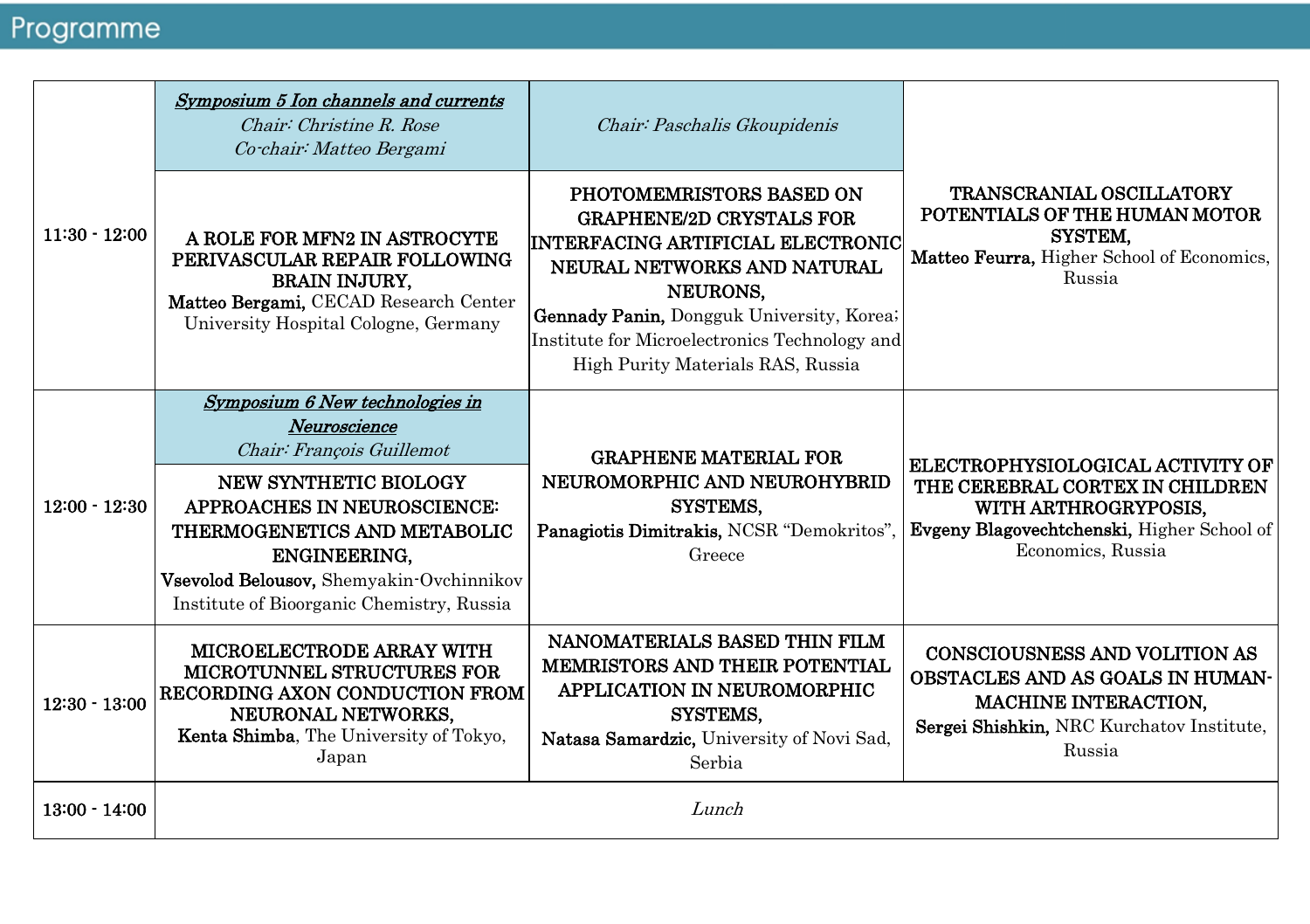| $14:00 - 14:30$ | Symposium 6 New technologies in<br>Neuroscience<br>Chair: François Guillemot                                                                                                                                                                                                          | Chair: Gennady Panin                                                                                                                                                                        | <b>ACTION IN AUCTIONS: NEURAL AND</b><br><b>COMPUTATIONAL LEARNING</b><br><b>MECHANISMS OF REPEATED BIDDING</b><br>Vasily Klucharev, Higher School of<br>Economics, Russia |
|-----------------|---------------------------------------------------------------------------------------------------------------------------------------------------------------------------------------------------------------------------------------------------------------------------------------|---------------------------------------------------------------------------------------------------------------------------------------------------------------------------------------------|----------------------------------------------------------------------------------------------------------------------------------------------------------------------------|
|                 | DIFFRACTION-UNLIMITED OPTICAL<br>IMAGING FOR SYNAPTIC PHYSIOLOGY.<br>Johann Danzl, Institute of Science and<br>Technology, Austria                                                                                                                                                    | <b>CHARGE TRANSPORT MECHANISM AND</b><br>TRAP NATURE IN MEMRISTORS BASED<br>ON HIGH-K DIELECTRICS.<br>Vladimir Gritsenko, A.V. Rzhanov Institute<br>of Semiconductor Physics SB RAS, Russia |                                                                                                                                                                            |
| $14:30 - 15:00$ | <b>SUBCELLULAR RESOLUTION NEURAL</b><br><b>CIRCUIT IMAGING IN TRANSLUCENT</b><br><b>MOUSE BRAINS: IMPLICATIONS FOR</b><br>ASSESSING THE SUITABILITY OF<br>NEURAL TRANSPLANTS FOR<br>RESTORING NEURONAL FUNCTION.<br>Martin K. Schwarz, University Of Bonn<br>Medical Faculty, Germany | <b>DESIGNING MEMRISTOR-BASED</b><br>NEURAL NETWORKS WITH SPECIFIED<br><b>FAULT TOLERANCE,</b><br>Sergei Shchanikov, The Stoletovs Vladimir<br>State University, Russia                      |                                                                                                                                                                            |
| $15:00 - 15:30$ |                                                                                                                                                                                                                                                                                       | MEMRISTIVE DEVICES AND SYSTEMS<br><b>FABRICATED BY LbL TECHNIQUE,</b><br>Svetlana Erokhina, Kazan Federal<br>University, Russia                                                             |                                                                                                                                                                            |
| $15:30 - 19:30$ | Svivazhsk. Excursion                                                                                                                                                                                                                                                                  |                                                                                                                                                                                             |                                                                                                                                                                            |
| $19:30 - 20:30$ | Dinner                                                                                                                                                                                                                                                                                |                                                                                                                                                                                             |                                                                                                                                                                            |
| $20:30 - 22:00$ | <b>Poster Session II</b>                                                                                                                                                                                                                                                              |                                                                                                                                                                                             |                                                                                                                                                                            |
| 22:00           |                                                                                                                                                                                                                                                                                       | Banquet                                                                                                                                                                                     |                                                                                                                                                                            |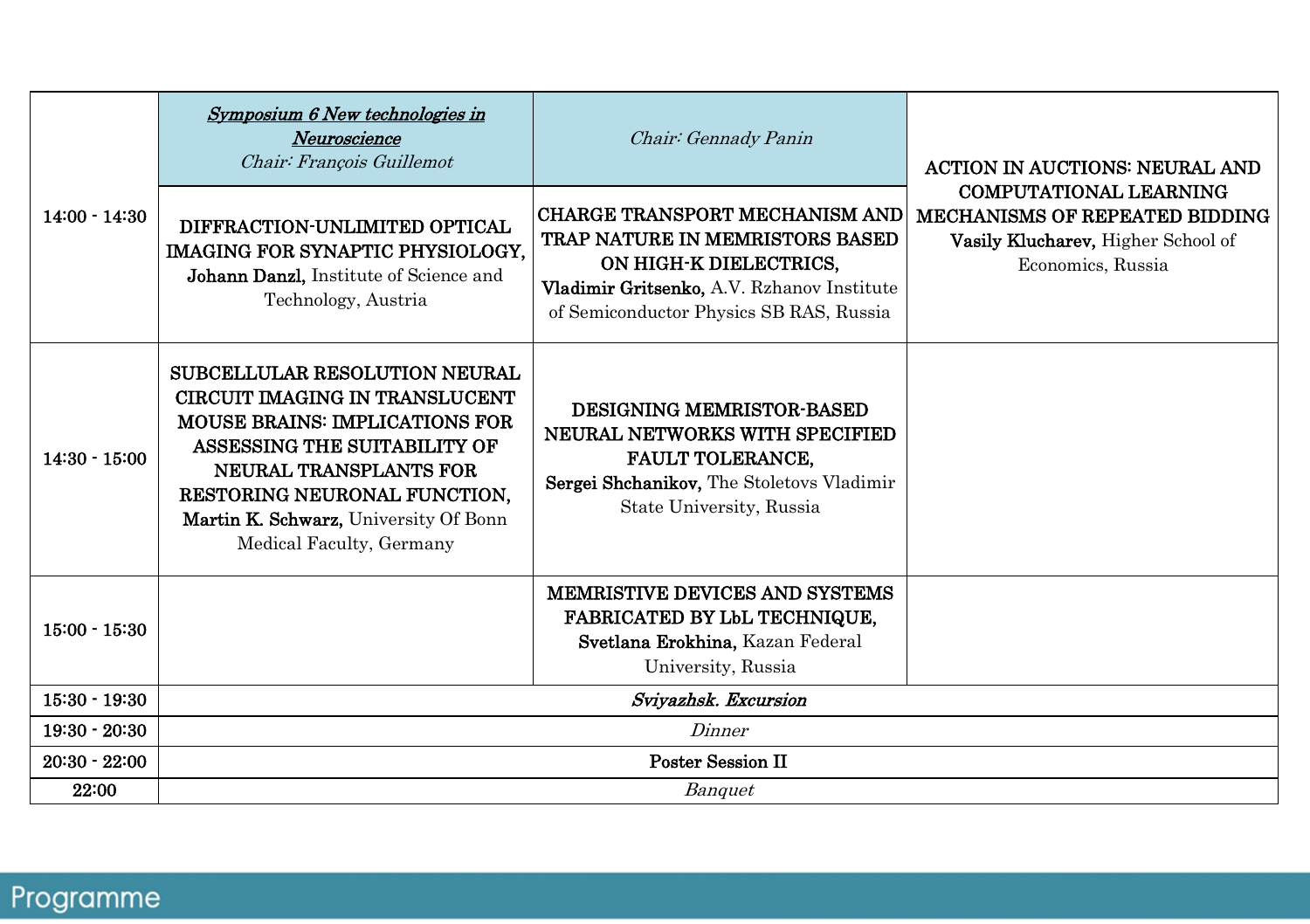# Friday, July 27

| $8:00 - 9:00$   | <b>Breakfast</b>                                                                         |  |  |
|-----------------|------------------------------------------------------------------------------------------|--|--|
| $9:00 - 9:50$   | Plenary lecture (Hall A)                                                                 |  |  |
|                 | TARGETING OLFACTION.                                                                     |  |  |
|                 | <b>Peter Mombaerts, Max Planck Research Unit for Neurogenetics</b>                       |  |  |
| $9:50 - 10:40$  | Plenary lecture (Hall A)                                                                 |  |  |
|                 | NEUROSCIENCE AND SOCIAL SCIENCE: THE GROWING LINK.                                       |  |  |
|                 | Vasily Klucharev, Higher School of Economics, Russia                                     |  |  |
| $11:00 - 11:30$ | Coffee break                                                                             |  |  |
|                 | Plenary lecture (Hall A)                                                                 |  |  |
| $11:30 - 12:20$ | INTEGRATION OF REWARDS AND BELIEFS IN HUMAN DECISION-MAKING,                             |  |  |
|                 | <b>Etienne Koechlin, Ecole Normale Supérieure, France</b>                                |  |  |
| $12:20 - 12:50$ | Plenary lecture (Hall A)                                                                 |  |  |
|                 | PROMINENT TOPICS IN NEUROSCIENCE RESEARCH,                                               |  |  |
|                 | Anton Degtev, Research Intelligence Solutions Manager, Elsevier                          |  |  |
| $12:50 - 13:30$ | Round table (Hall A)                                                                     |  |  |
|                 | Chair: Victor Kazantsev                                                                  |  |  |
| $13:30 - 14:30$ | Lunch                                                                                    |  |  |
| $14:30 - 16:00$ | Closing session (Hall A)                                                                 |  |  |
| 16:00           | Arrival to Nizhny Novgorod                                                               |  |  |
| $16:00 - 22:00$ | Departure of participants                                                                |  |  |
| $17:00 - 18:00$ | Visit to the laboratories of the Institute of Neuroscience, Lobachevsky State University |  |  |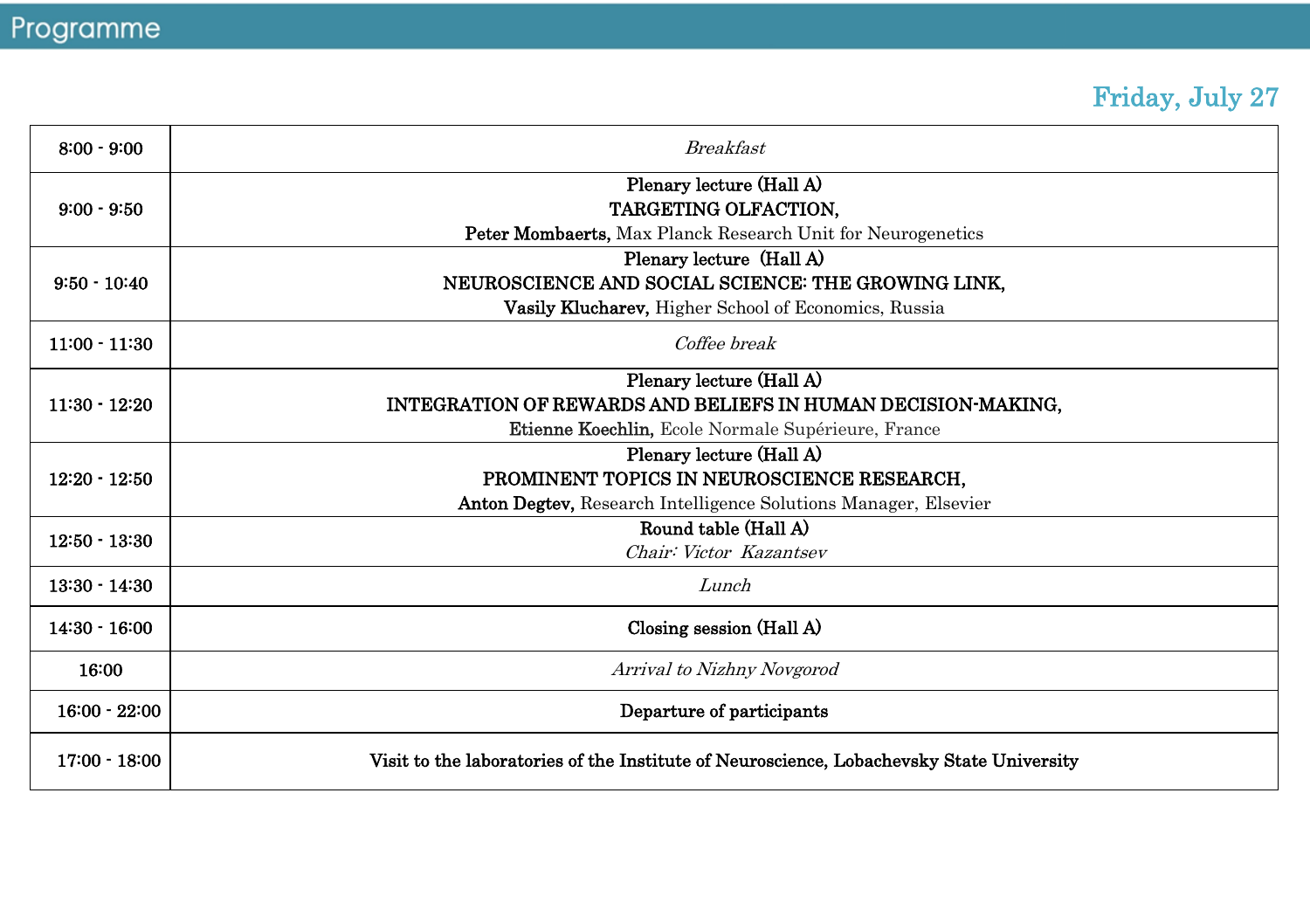### Poster Session I

1. EEG POTENTIALS RELATED TO MOVING OBJECT SELECTION WITH GAZE: A POSSIBLE BASIS FOR MORE FLEXIBLE EYE-BRAIN-COMPUTER INTERFACES Darisiy Zhao, NRC "Kurchatov Institute", Russia

2. SPACE-TIME-FREQUENCY FEATURES AND THE CONVOLUTIONAL-LSTM NEURAL NETWORK FOR CLASSIFYING EEG SIGNALS IN AN EYE-BRAIN-COMPUTER INTERFACE Alena Moskalenko, NRC "Kurchatov Institute", Russia

3. CLASSIFYING SHORT EEG EPOCHS WITH A COMPACT CONVOLUTIONAL NEURAL NETWORK Bogdan Kozyrskiy, NRC "Kurchatov Institute", Russia

4. EFFECT OF MOTOR IMAGINARY BRAIN–COMPUTER INTERFACE WITH VIBRO-TACTILE FEEDBACK ON CORTICOSPINAL EXCITABILITY IN HEALTHY ADULTS Maksim Lukoyanov, Lobachevsky State University of Nizhny Novgorod, Russia

5. TESTING EEG-BASED MOTOR IMAGERY BRAIN-COMPUTER INTERFACE WITH TACTILE FEEDBACK IN PEOPLE AFTER STROKE Andrei Savosenkov, Lobachevsky State University of Nizhny Novgorod, Russia

6. TACTILE AND VISUAL FEEDBACK INFLUENCE ON OPERATOR'S MOTOR IMAGERY SKILL IN BRAIN-COMPUTER INTERFACE Nikita Grigor`ev, Lobachevsky State University of Nizhny Novgorod, Russia

7. ADAPTIVE BEHAVIOR OF MEMRISTIVE DEVICE STIMULATED BY NEURON-LIKE SIGNAL

Svetlana Gerasimova, Lobachevsky State University of Nizhny Novgorod, Russia

8. BRAIN-COMPUTER INTERFACE FOR EVALUATING PSYCHOPHYSIOLOGICAL **STATE** 

Andrey Andreev, Yuri Gagarin State Technical University of Saratov, Russia

9. INTEGRATED INFORMATION IN COUPLED GENETIC REPRESSILATORS Luis Abrego, University College London, UK

10. COMPARISON OF BRAIN FUNCTIONAL CONNECTIVITY ESTIMATION ON SENSOR AND SOURCE LEVELS Anna Tabueva, Higher School of Economics, Russia

11. ASTROCYTE-INDUCED SYNCHRONIZATION IN NEUROGLIAL NETWORKS Anastasia Ermolaeva, Lobachevsky State University of Nizhny Novgorod, Russia

12. CHAOTIC NEURON-LIKE ACTIVITY IN THE ENSEMBLE OF FITZHUGH-NAGUMO ELEMENTS WITH WEAK EXCITATORY COUPLINGS Alexander Korotkov, Lobachevsky State University of Nizhny Novgorod, Russia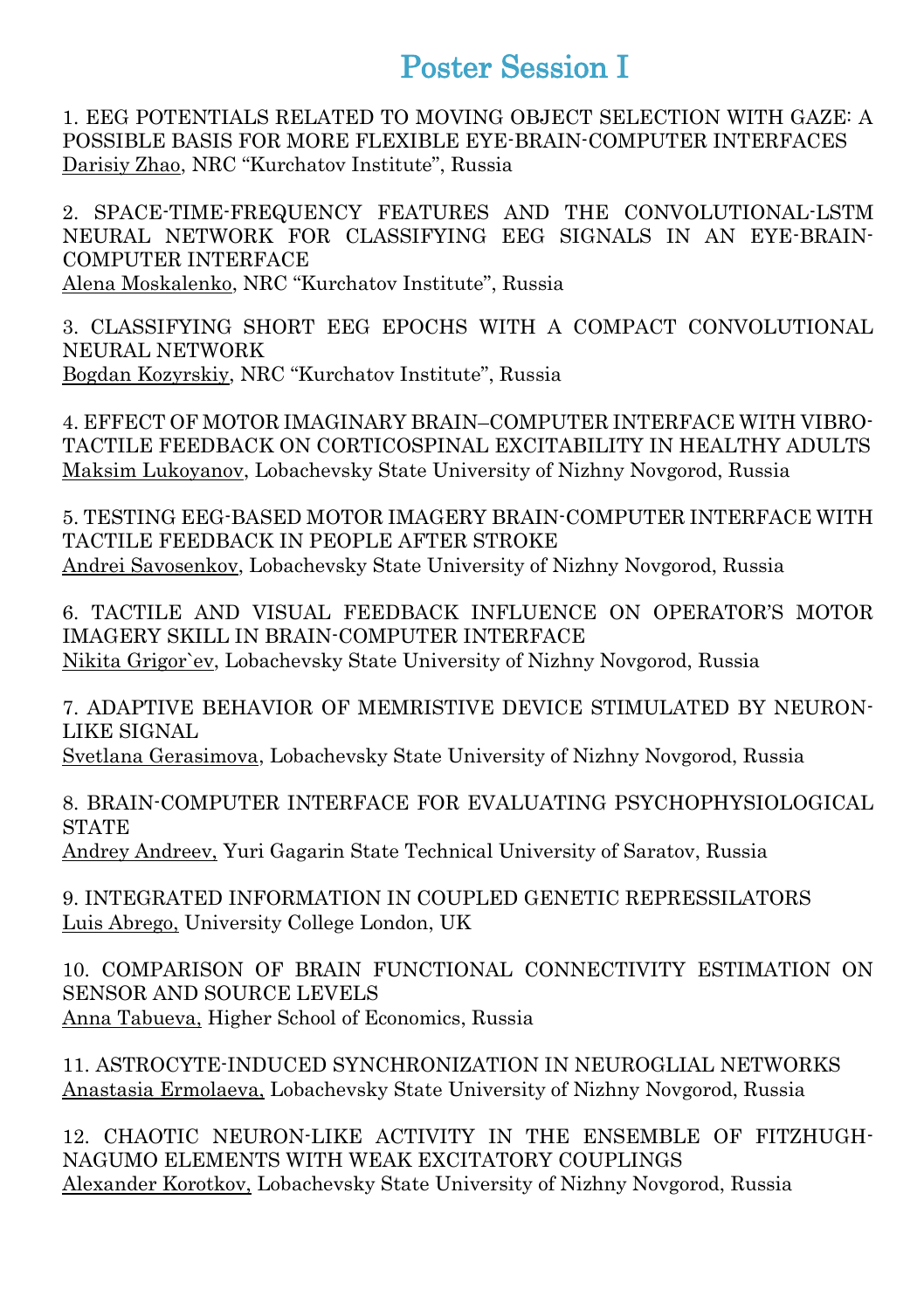13. COMPARISON OF TWO METHODS OF IDENTIFICATION OF CHARACTERISTIC FEATURES FOR THE BRAIN-MACHINE INTERFACE CLASSIFIER OF THE MOTOR-IMAGINARY TYPE WITH VIBROTACTILE FEEDBACK SYSTEMS ON PATIENTS WITH POST-STROKE BRAIN DAMAGE Julia Lotareva, Lobachevsky State University of Nizhny Novgorod, Russia

14. ADAPTATION OF THE NEURONS IN THE CRAB STOMATOGASTRIC GANGLION TO CHANGES IN EXTRACELLULAR POTASSIUM CONCENTRATION Ekaterina Morozova, Brandeis University, USA

15. WM-CLICK, A NEW METHOD FOR 3D DETECTION, REPRESENTATION AND ANALYSIS OF DIVIDING CELLS IN THE WHOLE BRAIN Alexander Lazutkin, Moscow Institute of Physics and Technology, Russia

16. A CLOSER LOOK AT THE TOPOGRAPHY OF HIPPOCAMPAL NEURAL STEM CELLS INDICATES THEIR LIMITED SELF-RENEWAL Olga Mineyeva, Moscow Institute of Physics and Technology, Russia

17. UBIQUITIN-PROTEASOME-DEPENDENT REGULATION OF COFILIN LEVEL IN THE NERVE CELLS Vladimir Pershin, Lobachevsky State University of Nizhny Novgorod, Russia

18. THE STUDY OF PECULIARITIES IN MORPHOLOGY AND FUNCTIONAL ACTIVITY OF PRIMARY HIPPOCAMPAL CULTURES OBTAINED FROM 5XFAD MOUSE EMBRYOS IN ALZHEIMER'S DISEASE MODEL Viktoriya Krut`, Lobachevsky State University of Nizhny Novgorod, Russia

19. АDENO-ASSOCIATED VIRAL EXPRESSION OF BDNF IN PRIMARY NEURONAL CULTURE.

Mary Gavrish, Lobachevsky State University of Nizhny Novgorod, Russia

20. AXON GROWTH AND NAVIGATION MONITORING USING MICROFLUIDIC AND ELECTROPHYSIOLOGY METHODS Oksana Antipova, Lobachevsky State University of Nizhny Novgorod, Russia

21. MICROFLUIDIC AND MICROPRINTING METHODS TO STUDY AXON NAVIGATION AND AXO-AXONAL INTERACTIONS IN VITRO Arseniy Gladkov, Lobachevsky State University of Nizhny Novgorod, Russia

22. MICROFLUIDIC CHIP DESIGN TO STUDY AXO-AXONAL INTERACTIONS AND NAVIGATION Yana Pigareva, Lobachevsky State University of Nizhny Novgorod, Russia

23. LYNX1, AN ENDOGENOUS NICOTINIC RECEPTOR MODULATOR, COMPENSATES IMPAIRED SYNAPTIC PLASTICITY DUE TO Aβ 1-42 Natalia Vasilyeva, Lomonosov Moscow State University, Moscow, Russia

24. CREATION OF VIRAL DESIGN, CARRYING GENE GLYNAL NEUROTROPHIC FACTOR (GDNF) Viktoriya Turubanova, Lobachevsky State University of Nizhny Novgorod, Russia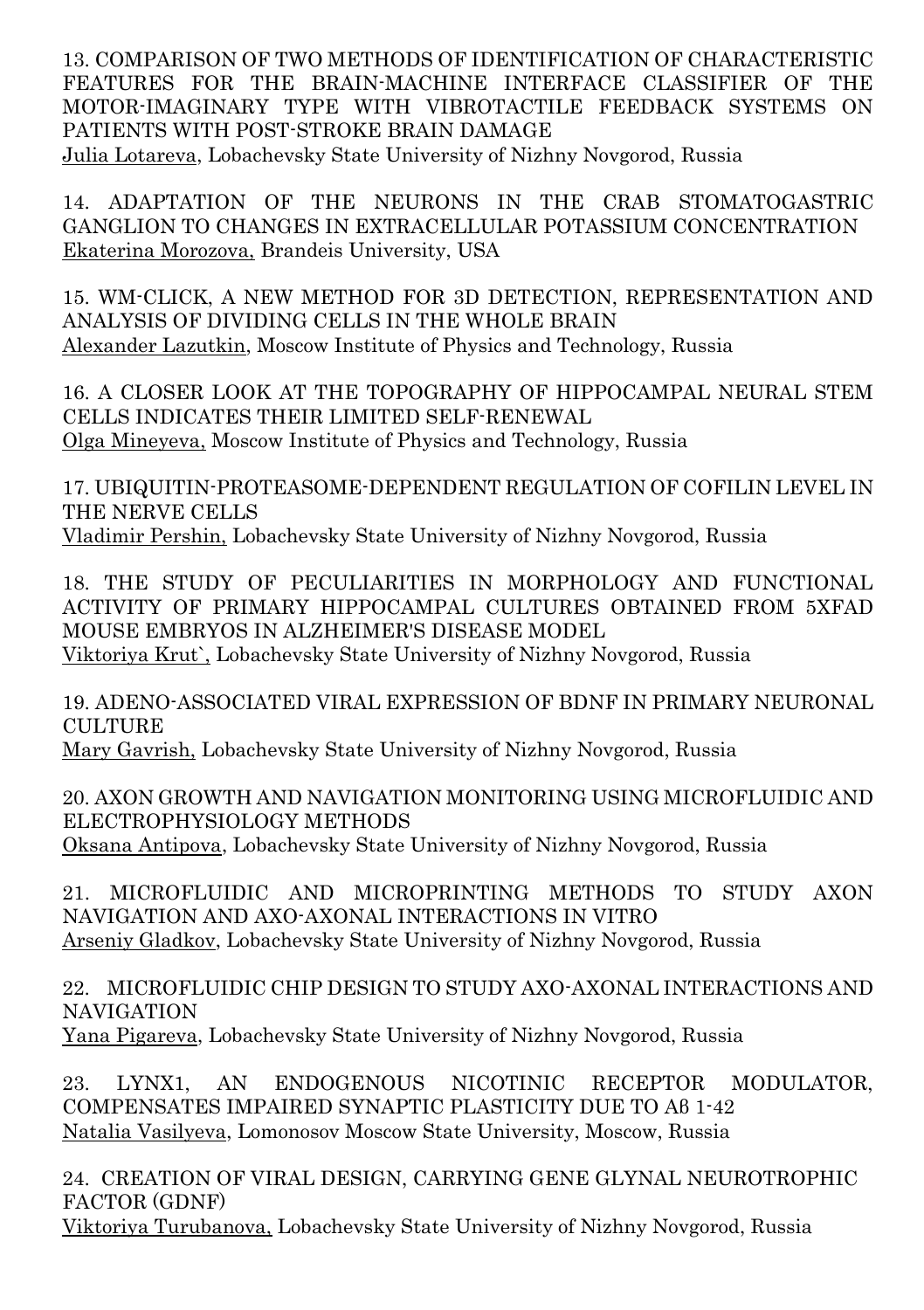### Poster session II

1. NEUROMORPHIC OPTOELECTRONIC INTERFACE FOR HIPPOCAMPAL NEURONS STIMULATION

Svetlana Gerasimova, Lobachevsky State University of Nizhny Novgorod, Russia

2. REDOX PROCESSES IN NEUROMORPHIC MEMRISTIVE SYSTEMS BASED ON GRAPHENE

Olesya Kapitanova, Lomonosov Moscow State University, Russia

3. NOVEL PERSONALISED MACROPOROUS BIODEGRADABLE CONDUCTIVE HYDROGEL SCAFFOLDS VIA ADDITIVE MANUFACTURING FOR NERVOUS REGENERATION Pavel Evdokimov, Lomonosov Moscow State University, Russia

4. SELF-ORGANIZING MAPS OF FOREARM MUSCLES MYOGRAPHIC PATTERNS GENERATED BY WRIST MOVEMENTS Maxim Shamshin, Lobachevsky State University of Nizhny Novgorod, Russia

5. EXPERIMENTAL INVESTIGATION OF HARDWARE NEURON MODEL Denis Bolshakov, Lobachevsky State University of Nizhny Novgorod, Russia

6. ASTROCYTE REGULATION OF POSTSYNAPTIC CELLULAR ACTIVITY IN NEUROGLIAL NETWORKS

Alena Kalyakulina, Lobachevsky State University of Nizhny Novgorod, Russia

7. NETWORK EPIGENETIC CLASSIFIERS FOR CANCER Igor Yusipov, Lobachevsky State University of Nizhny Novgorod, Russia

8. QUASISTATIONARY OSCILLATIONS IN GAME-DRIVEN EVOLUTIONARY DYNAMICS

Olga Vershinina, Lobachevsky State University of Nizhny Novgorod, Russia

9. SYNCHRONIZATION IN MODEL NEURON-GLIAL MULTIPLEX NETWORKS: ROLE OF NETWORK TOPOLOGY Sergey Makovkin, Lobachevsky State University of Nizhny Novgorod, Russia

10. COHERENT RESONANCE IN THE BRAIN UNDER VISUAL PERCEPTION Andrey Andreev, Yuri Gagarin State Technical University of Saratov, Russia

11. THE IMPACT OF ELECTRICAL COUPLINGS ON THE DYNAMICS OF DISCRETE NEURON-LIKE ELEMENTS Тatiana Levanova, Lobachevsky State University of Nizhny Novgorod, Russia

12. COMPUTATIONAL METHOD FOR NEUROPHYSIOLOGICAL DATA PROCESSING USING NVIDIA CUDA TECHNOLOGY Daniil Kirsanov, Yuri Gagarin State Technical University of Saratov, Russia